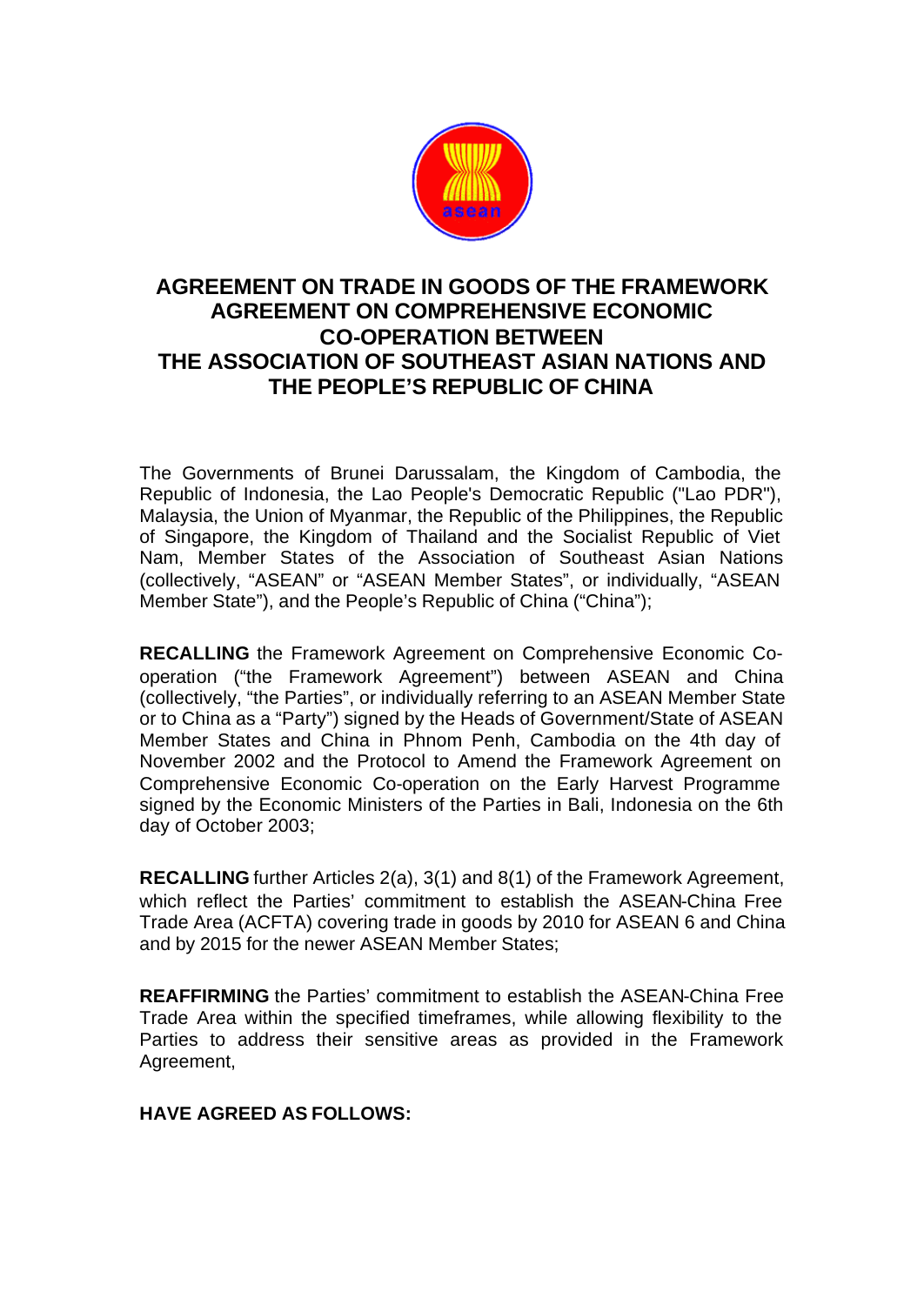# **ARTICLE 1 Definitions**

For the purposes of this Agreement, the following definitions shall apply unless the context otherwise requires:

- (a) "WTO" means the World Trade Organization;
- (b) "the GATT 1994" means the General Agreement on Tariffs and Trade 1994, including Annex I (Notes and Supplementary Provisions);
- (c) "ASEAN 6" refers to Brunei Darussalam, Indonesia, Malaysia, the Philippines, Singapore and Thailand;
- (d) "newer ASEAN Member States" refers to Cambodia, Lao PDR, Myanmar and Viet Nam;
- (e) "applied MFN tariff rates" shall include in-quota rates, and shall:
	- (i) in the case of ASEAN Member States (which are WTO members as of 1 July 2003) and China, refer to their respective applied rates as of 1 July 2003; and
	- (ii) in the case of ASEAN Member States (which are non-WTO members as of 1 July 2003), refer to the rates as applied to China as of 1 July 2003;
- (f) "non-tariff measures" shall include non-tariff barriers;
- (g) "AEM" means ASEAN Economic Ministers;
- (h) "MOFCOM" means Ministry of Commerce of China;
- (i) "SEOM" means ASEAN Senior Economic Officials Meeting.

### **ARTICLE 2 National Treatment on Internal Taxation and Regulation**

Each Party shall accord national treatment to the products of all the other Parties covered by this Agreement and the Framework Agreement in accordance with Article III of the GATT 1994. To this end, the provisions of Article III of the GATT 1994 shall, *mutatis mutandis*, be incorporated into and form an integral part of this Agreement.

### **ARTICLE 3 Tariff Reduction and Elimination**

1. The tariff reduction or elimination programme of the Parties shall require the applied MFN tariff rates on listed tariff lines to be gradually reduced and where applicable, eliminated, in accordance with this Article.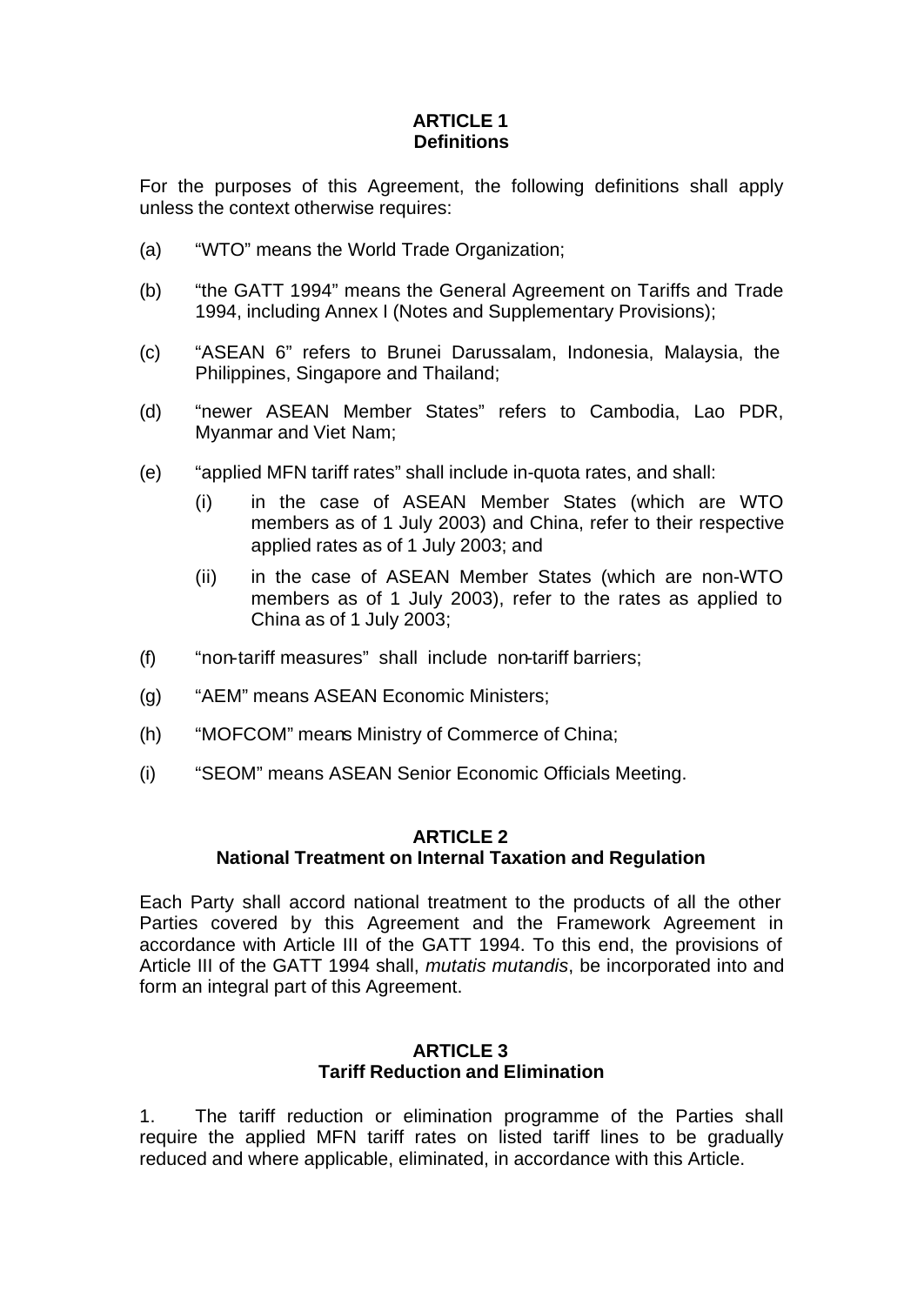2. The tariff lines which are subject to the tariff reduction or elimination programme under this Agreement shall include all tariff lines not covered by the Early Harvest Programme under Article 6 of the Framework Agreement, and such tariff lines shall be categorised for tariff reduction and elimination as follows:

- (a) Normal Track: Tariff lines placed in the Normal Track by each Party on its own accord shall have their respective applied MFN tariff rates gradually reduced and eliminated in accordance with the modalities set out in Annex 1 of this Agreement with the objective of achieving the targets prescribed in the thresholds therein.
- (b) Sensitive Track: Tariff lines placed in the Sensitive Track by each Party on its own accord shall have their respective applied MFN tariff rates reduced or eliminated in accordance with the modalities set out in Annex 2 of this Agreement.

3. Subject to Annex 1 and Annex 2 of this Agreement, all commitments undertaken by each Party under this Article shall be applied to all the other Parties.

## **ARTICLE 4 Transparency**

Article X of the GATT 1994 shall, *mutatis mutandis*, be incorporated into and form an integral part of this Agreement.

### **ARTICLE 5 Rules of Origin**

The Rules of Origin and the Operational Certification Procedures applicable to the products covered under this Agreement and the Early Harvest Programme of the Framework Agreement are set out in Annex 3 of this Agreement.

### **ARTICLE 6 Modification of Concessions**

1. Any Party to this Agreement may, by negotiation and agreement with any Party to which it has made a concession under this Agreement, modify or withdraw such concession made under this Agreement.

2. In such negotiations and agreement, which may include provision for compensatory adjustment with respect to other products, the Parties concerned shall maintain a general level of reciprocal and mutually advantageous concessions not less favourable to trade than that provided for in this Agreement prior to such negotiations and agreement.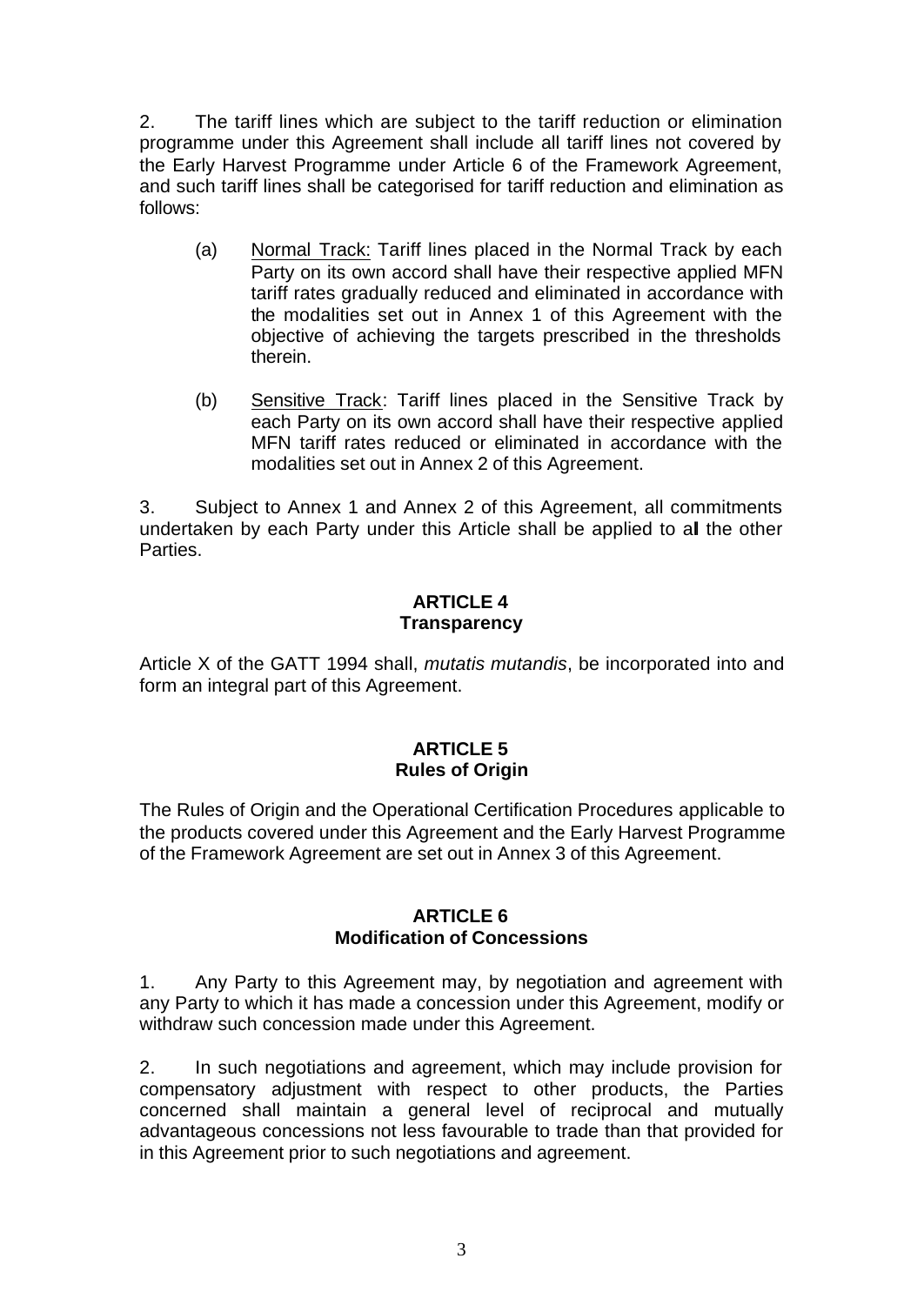### **ARTICLE 7 WTO Disciplines**

1. Subject to the provisions of this Agreement and any future agreements as may be agreed pursuant to reviews of this Agreement by the Parties under Article 17 of this Agreement, the Parties<sup>1</sup> hereby agree and reaffirm their commitments to abide by the provisions of the WTO disciplines on, among others, non-tariff measures, technical barriers to trade, sanitary and phytosanitary measures, subsidies and countervailing measures, antidumping measures and intellectual property rights.

2. The provisions of the WTO Multilateral Agreements on Trade in Goods, which are not specifically mentioned in or modified by this Agreement, shall apply, *mutatis mutandis,* to this Agreement unless the context otherwise requires.

### **ARTICLE 8 Quantitative Restrictions and Non-Tariff Barriers**

1. Each Party undertakes not to maintain any quantitative restrictions at any time unless otherwise permitted under the WTO disciplines. $2^2$ 

2. The Parties shall identify non-tariff barriers (other than quantitative restrictions) for elimination as soon as possible after the entry into force of this Agreement. The time frame for elimination of these non-tariff barriers shall be mutually agreed upon by all Parties.

3. The Parties shall make information on their respective quantitative restrictions available and accessible upon implementation of this Agreement.

#### **ARTICLE 9 Safeguard Measures**

1. Each Party, which is a WTO member, retains its rights and obligations under Article XIX of the GATT 1994 and the WTO Agreement on Safeguards.

2. With regard to ACFTA safeguard measures, a Party shall have the right to initiate such a measure on a product within the transition period for that product. The transition period for a product shall begin from the date of entry into force of this Agreement and end five years from the date of completion of tariff elimination/reduction for that product.

l

 $1$  Non-WTO members of ASEAN shall abide by the WTO provisions in accordance with their accession commitments to the WTO.

 $2$  Non-WTO members of ASEAN shall phase out their quantitative restrictions 3 years [Viet Nam: 4 years] from the date of entry into force of this Agreement or in accordance with their accession commitments to the WTO, whichever is earlier.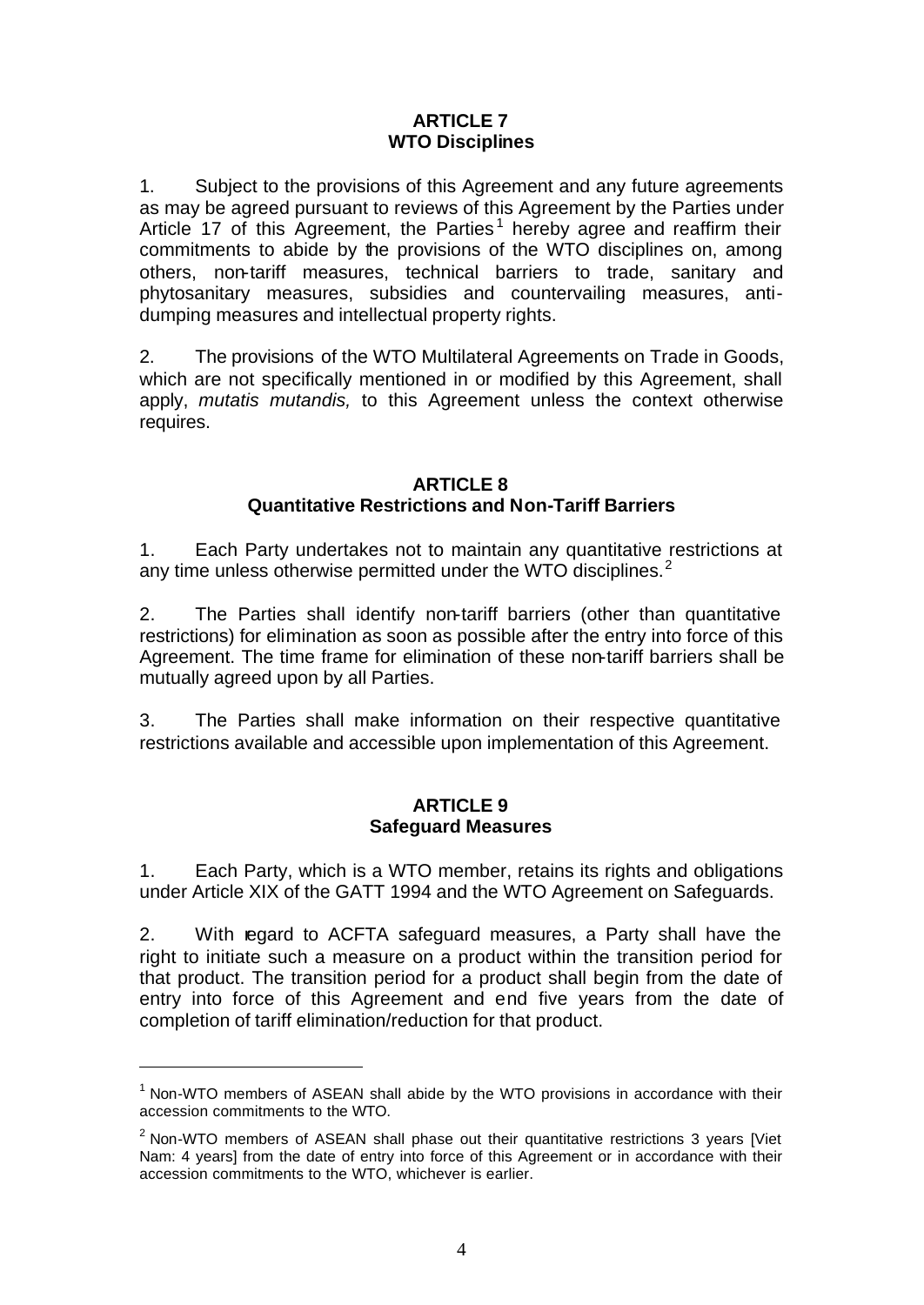3. A Party shall be free to take ACFTA safeguard measures if as an effect of the obligations incurred by that Party, including tariff concessions under the Early Harvest Programme of the Framework Agreement or this Agreement, or, if as a result of unforeseen developments and of the effects of the obligations incurred by that Party, including tariff concessions under the Early Harvest Programme of the Framework Agreement or this Agreement, imports of any particular product from the other Parties increase in such quantities, absolute or relative to domestic production, and under such conditions so as to cause or threaten to cause serious injury to the domestic industry of the importing Party that produces like or directly competitive products.

4. If an ACFTA safeguard measure is taken, a Party taking such a measure may increase the tariff rate applicable to the product concerned to the WTO MFN tariff rate applied to such product at the time when the measure is taken.

5. Any ACFTA safeguard measure may be maintained for an initial period of up to 3 years and may be extended for a period not exceeding 1 year. Notwithstanding the duration of an ACFTA safeguard measure on a product, such measure shall terminate at the end of the transition period for that product.

6. In applying ACFTA safeguard measures, the Parties shall adopt the rules for the application of safeguard measures as provided under the WTO Agreement on Safeguards, with the exception of the quantitative restriction measures set out in Article 5, and Articles 9, 13 and 14 of the WTO Agreement on Safeguards. As such, all other provisions of the WTO Agreement on Safeguards shall, *mutatis mutandis,* be incorporated into and form an integral part of this Agreement.

7. An ACFTA safeguard measure shall not be applied against a product originating in a Party, so long as its share of imports of the product concerned in the importing Party does not exceed 3% of the total imports from the Parties.

8. In seeking compensation under Article 8 of the WTO Agreement on Safeguards for an ACFTA safeguard measure, the Parties shall seek the good offices of the body referred to in paragraph 12 to determine the substantially equivalent level of concessions prior to any suspension of equivalent concessions. Any proceedings arising from such good offices shall be completed within 90 days from the date on which the ACFTA safeguard measure was applied.

9. On a Party's termination of an ACFTA safeguard measure on a product, the tariff rate for that product shall be the rate that, according to that Party's tariff reduction and elimination schedule, as provided in Annex 1 and Annex 2 of this Agreement, would have been in effect commencing on 1 January of the year in which the safeguard measure is terminated.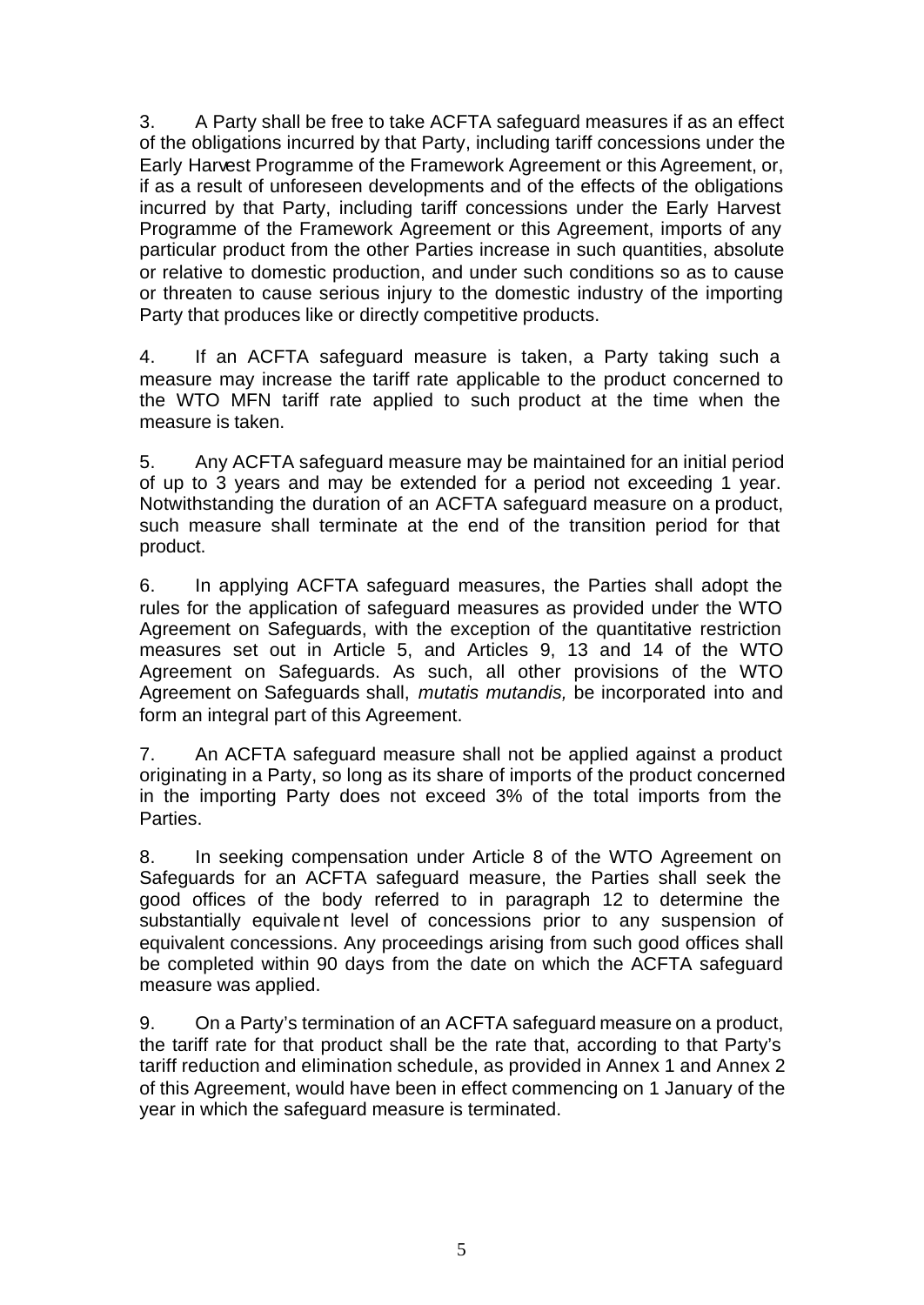10. All official communications and documentations exchanged among the Parties and to the body referred to in paragraph 12 relating to any ACFTA safeguard measures shall be in writing and shall be in the English language.

11. When applying ACFTA safeguard measures, a Party shall not have simultaneous recourse to the WTO safeguard measures referred to in paragraph 1.

12. For the purpose of this Article, any reference to "Council for Trade in Goods" or the "Committee on Safeguards" in the incorporated provisions of the WTO Agreement on Safeguards shall, pending the establishment of a permanent body under paragraph 1 of Article 16, refer to the AEM-MOFCOM, or the SEOM-MOFCOM, as appropriate, which shall be replaced by the permanent body once it is established.

#### **ARTICLE 10 Acceleration of Commitments**

Nothing in this Agreement shall preclude the Parties from negotiating and entering into arrangements to accelerate the implementation of commitments made under this Agreement, provided that such arrangements are mutually agreed to and implemented by all the Parties.

# **ARTICLE 11**

# **Measures to Safeguard the Balance of Payments**

Where a Party is in serious balance of payments and external financial difficulties or threat thereof, it may, in accordance with the GATT 1994 and the Understanding on Balance-of-Payments Provisions of the GATT 1994, adopt restrictive import measures.

### **ARTICLE 12 General Exceptions**

Subject to the requirement that such measures are not applied in a manner which would constitute a means of arbitrary or unjustifiable discrimination between the Parties where the same conditions prevail, or a disguised restriction on international trade, nothing in this Agreement shall be construed to prevent the adoption or enforcement by a Party of measures:

- (a) necessary to protect public morals;
- (b) necessary to protect human, animal or plant life or health;
- (c) relating to the importations or exportations of gold or silver;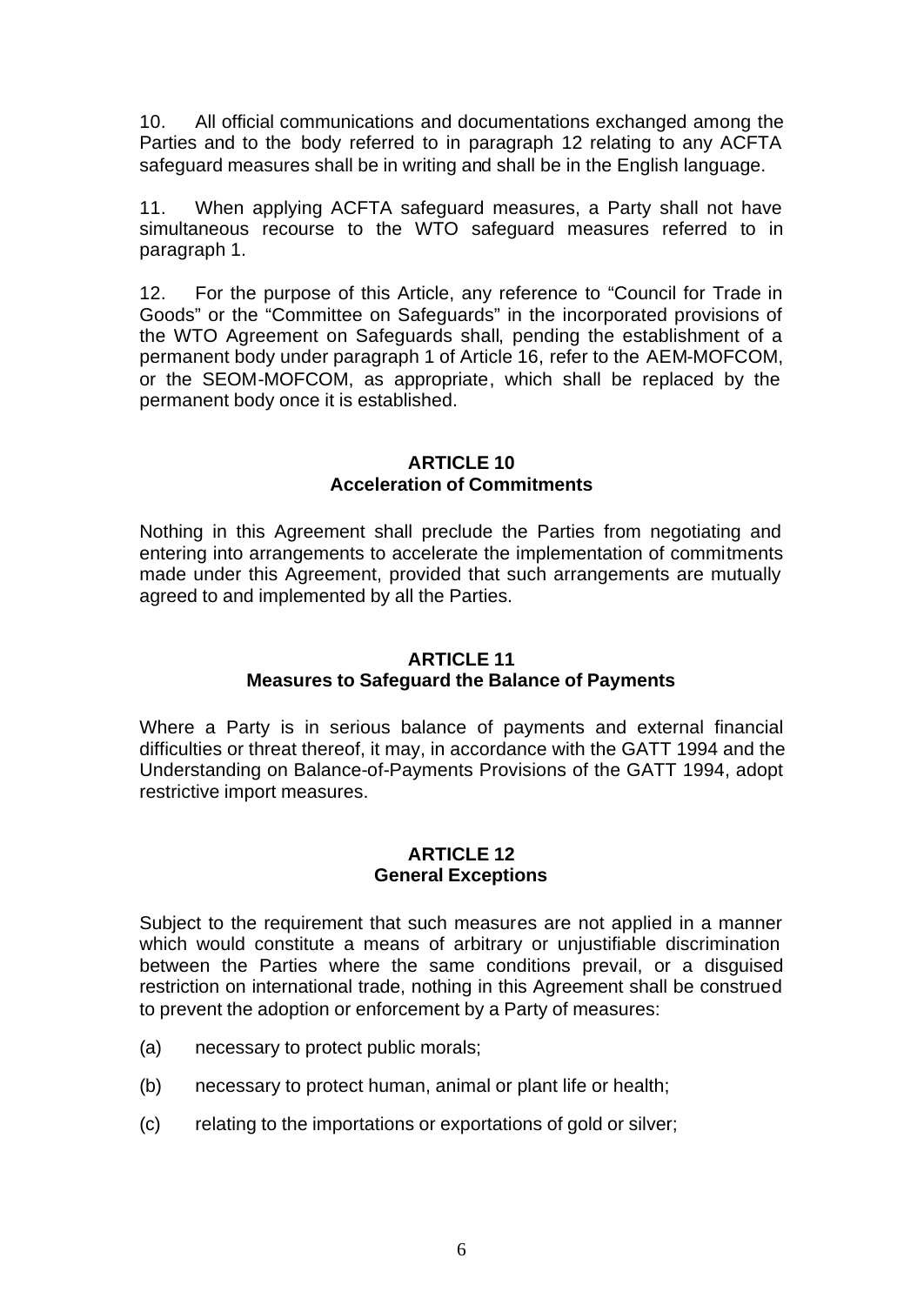- (d) necessary to secure compliance with laws or regulations which are not inconsistent with the provisions of this Agreement, including those relating to customs enforcement, the enforcement of monopolies operated under paragraph 4 of Article II and Article XVII of the GATT 1994, the protection of patents, trade marks and copyrights, and the prevention of deceptive practices;
- (e) relating to the products of prison labour;
- (f) imposed for the protection of national treasures of artistic, historic or archaeological value;
- (g) relating to the conservation of exhaustible natural resources if such measures are made effective in conjunction with restrictions on domestic production or consumption;
- (h) undertaken in pursuance of obligations under any intergovernmental commodity agreement which conforms to criteria submitted to the WTO and not disapproved by it or which is itself so submitted and not so disapproved;
- (i) involving restrictions on exports of domestic materials necessary to ensure essential quantities of such materials to a domestic processing industry during periods when the domestic price of such materials is held below the world price as part of a governmental stabilization plan; *Provided* that such restrictions shall not operate to increase the exports of or the protection afforded to such domestic industry, and shall not depart from the provisions of this Agreement relating to nondiscrimination;
- (j) essential to the acquisition or distribution of products in general or local short supply; *Provided* that any such measures shall be consistent with the principle that all Parties are entitled to an equitable share of the international supply of such products, and that any such measures, which are inconsistent with the other provisions of this Agreement shall be discontinued as soon as the conditions giving rise to them have ceased to exist.

### **ARTICLE 13 Security Exceptions**

Nothing in this Agreement shall be construed:

- (a) to require any Party to furnish any information the disclosure of which it considers contrary to its essential security interests;
- (b) to prevent any Party from taking any action which it considers necessary for the protection of its essential security interests, including but not limited to: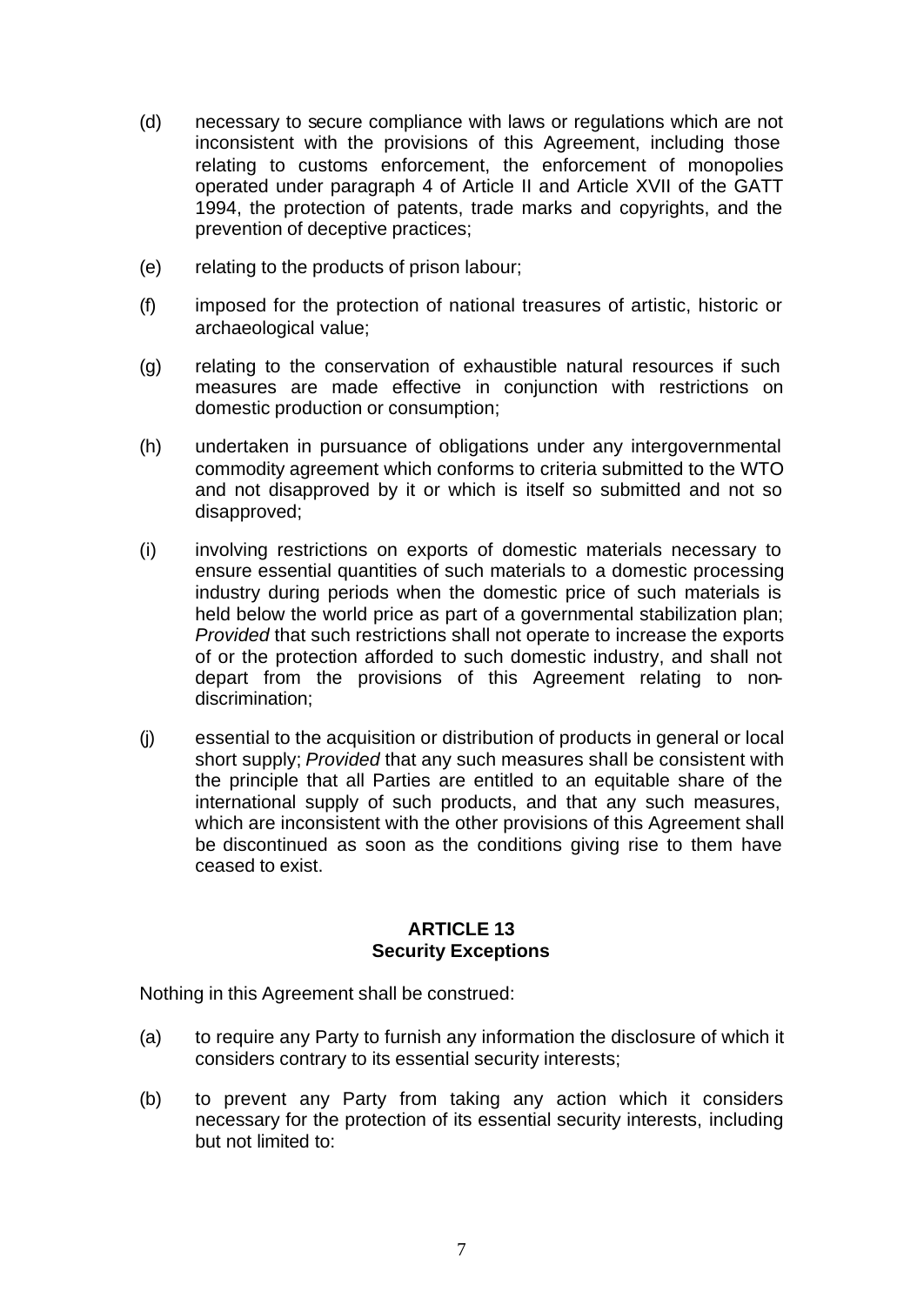- (i) action relating to fissionable materials or the materials from which they are derived;
- (ii) action relating to the traffic in arms, ammunition and implements of war and to such traffic in other goods and materials as is carried on directly or indirectly for the purpose of supplying a military establishment;
- (iii) action taken so as to protect critical communications infrastructure from deliberate attempts intended to disable or degrade such infrastructure;
- (iv) action taken in time of war or other emergency in domestic or international relations; or
- (c) to prevent any Party from taking any action in pursuance of its obligations under the United Nations Charter for the maintenance of international peace and security.

#### **ARTICLE 14 Recognition of China's Market Economy Status**

Each of the ten ASEAN Member States agrees to recognise China as a full market economy and shall not apply, from the date of the signature of this Agreement, Sections 15 and 16 of the Protocol of Accession of the People's Republic of China to the WTO and Paragraph 242 of the Report of the Working Party on the Accession of China to WTO in relation to the trade between China and each of the ten ASEAN Member States.

#### **ARTICLE 15 State, Regional and Local Government**

In fulfilling its obligations and commitments under this Agreement, each Party shall ensure their observance by regional and local governments and authorities in its territory as well as their observance by non-governmental bodies (in the exercise of powers delegated by central, state, regional or local governments or authorities) within its territory.

### **ARTICLE 16 Institutional Arrangements**

1. Pending the establishment of a permanent body, the AEM-MOFCOM, supported and assisted by the SEOM-MOFCOM, shall oversee, supervise, coordinate and review the implementation of this Agreement.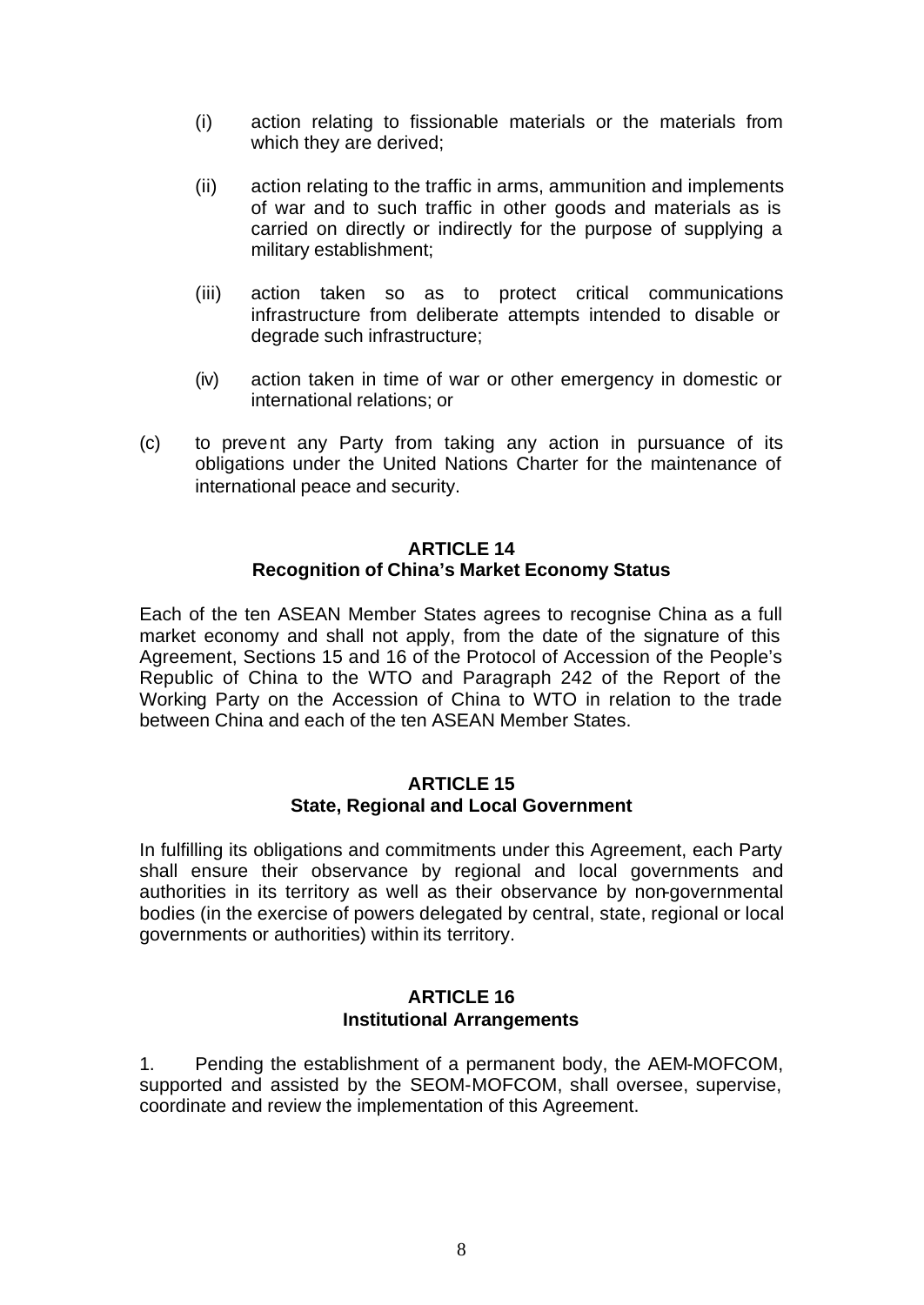2. The ASEAN Secretariat shall monitor and report to the SEOM-MOFCOM on the implementation of this Agreement. All Parties shall cooperate with the ASEAN Secretariat in the performance of its duties.

3. Each Party shall designate a contact point to facilitate communications between the Parties on any matter covered by this Agreement. On the request of a Party, the contact point of the requested Party shall identify the office or official responsible for the matter and assist in facilitating communication with the requesting Party.

#### **ARTICLE 17 Review**

1. The AEM-MOFCOM or their designated representatives shall meet within a year of the date of entry into force of this Agreement and then biennially or otherwise as appropriate to review this Agreement for the purpose of considering further measures to liberalise trade in goods as well as develop disciplines and negotiate agreements on matters referred to in Article 7 of this Agreement or any other relevant matters as may be agreed.

2. The Parties shall, taking into account their respective experience in the implementation of this Agreement, review the Sensitive Track in 2008 with a view to improving the market access condition of sensitive products, including the further possible reduction of the number of products in the Sensitive Track and the conditions governing the reciprocal tariff rate treatment of products placed by a Party in the Sensitive Track.

### **ARTICLE 18 Annexes and Future Instruments**

This Agreement shall include:

- (a) the Annexes and the contents therein which shall form an integral part of this Agreement: and
- (b) all future legal instruments agreed pursuant to this Agreement.

# **ARTICLE 19 Amendments**

This Agreement may be amended by the mutual writtenconsent of the Parties.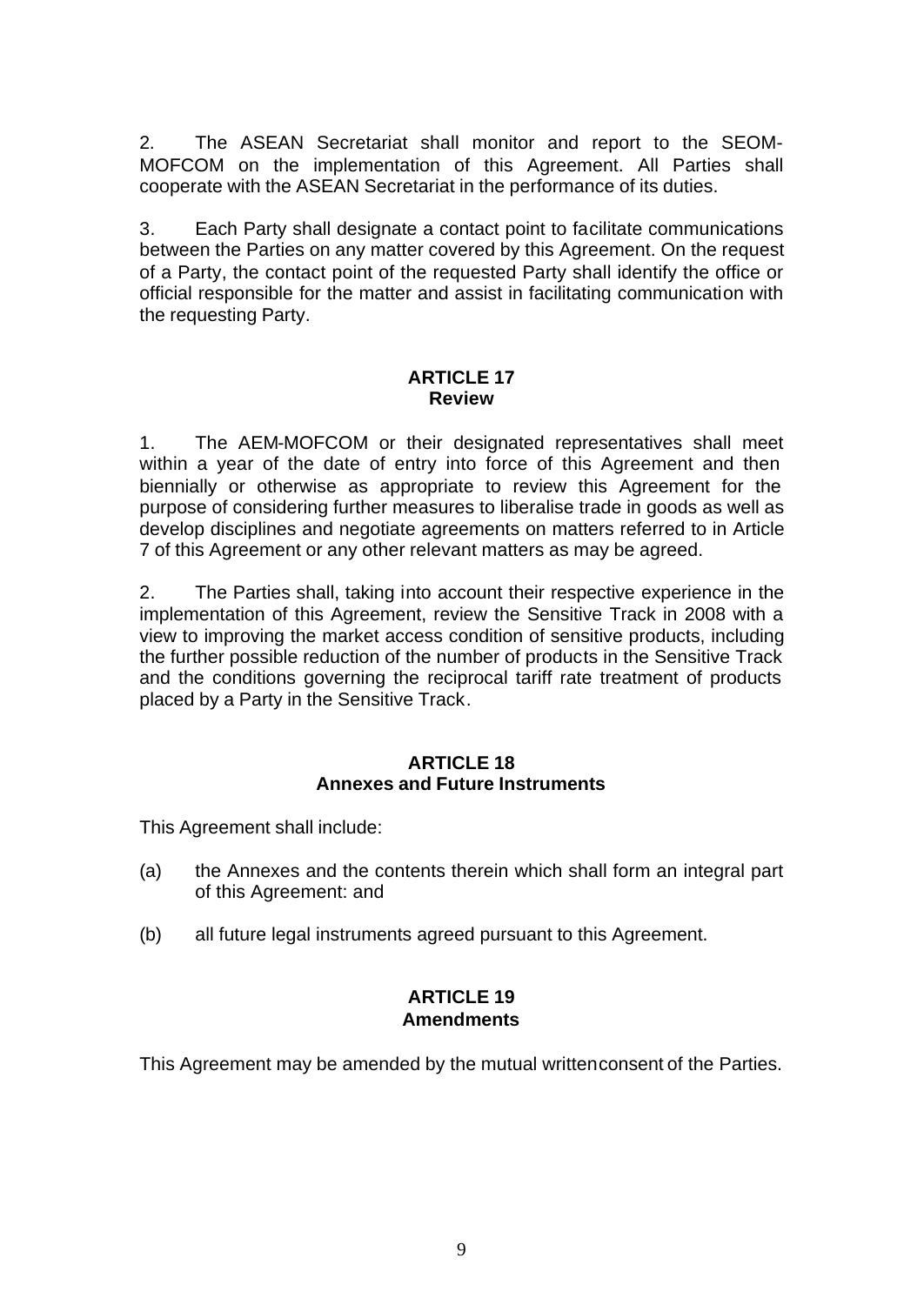### **ARTICLE 20 Miscellaneous Provisions**

Except as otherwise provided in this Agreement, this Agreement or any action taken under it shall not affect or nullify the rights and obligations of a Party under existing agreements to which it is a party.

#### **ARTICLE 21 Dispute Settlement**

The Agreement on Dispute Settlement Mechanism between ASEAN and China shall apply to this Agreement.

## **ARTICLE 22 Depositary**

For the ASEAN Member States, this Agreement shall be deposited with the Secretary-General of ASEAN, who shall promptly furnish a certified copy thereof, to each ASEAN Member State.

## **ARTICLE 23 Entry Into Force**

1. This Agreement shall enter into force on 1 January 2005.

2. The Parties undertake to complete their internal procedures for the entry into force of this Agreement prior to 1 January 2005.

3. Where a Party is unable to complete its internal procedures for the entry into force of this Agreement by 1 January 2005, the rights and obligations of that Party under this Agreement shall commence on the date of the completion of such internal procedures.

4. A Party shall upon the completion of its internal procedures for the entry into force of this Agreement notify all the other Parties in writing.

**IN WITNESS WHEREOF**, the undersigned being duly authorised by their respective Governments, have signed this Agreement on Trade in Goods of the Framework Agreement on Comprehensive Economic Co-operation between the Association of Southeast Asian Nations and the People's Republic of China.

**DONE** at, Vientiane, Lao PDR this Twenty Ninth Day of November in the Year Two Thousand and Four, in duplicate copies in the English Language.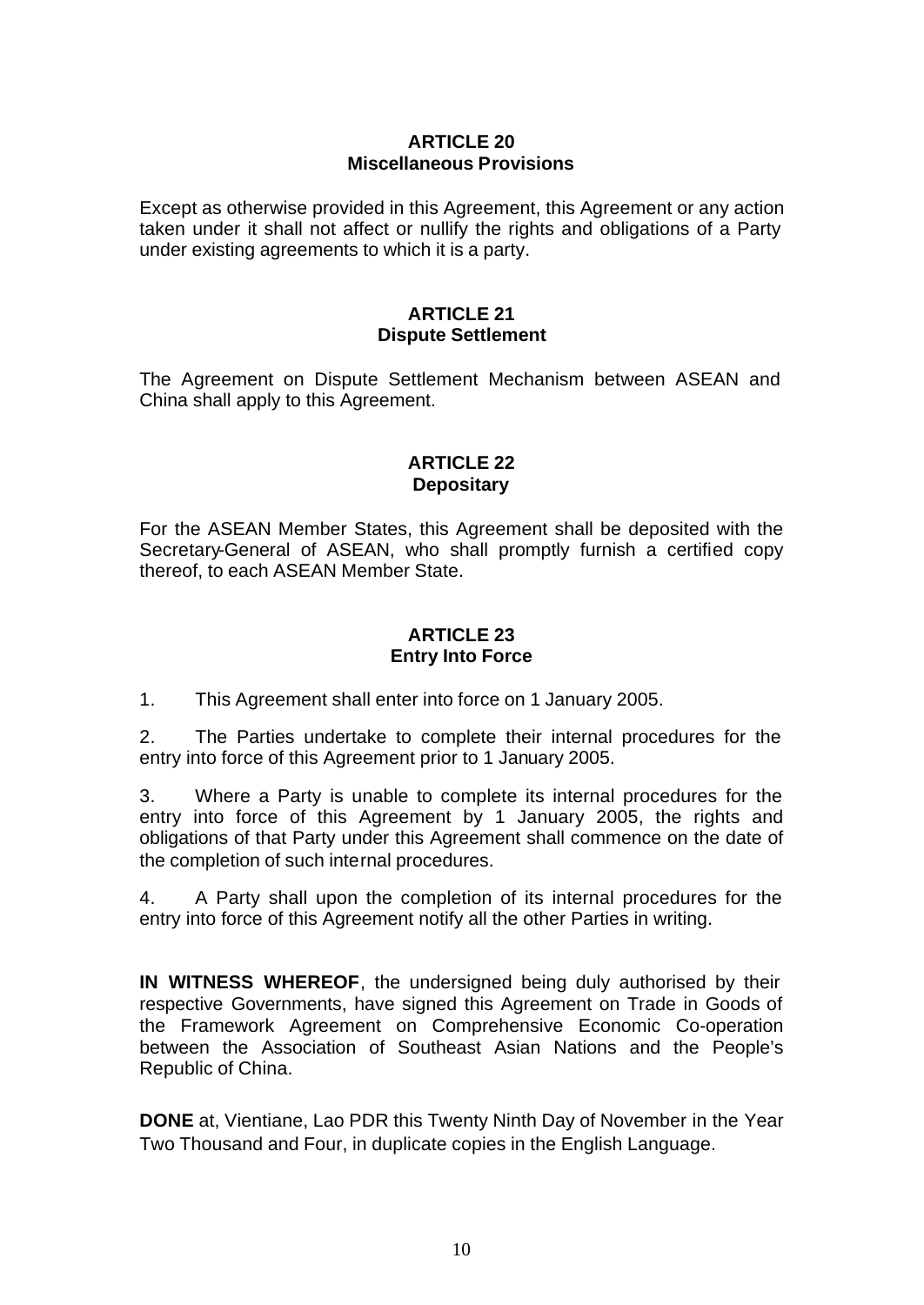**For Brunei Darussalam** 

PEHIN DATO ABDUL RAHMAN TAIB Minister of Industry and Primary Resources For the People's Republic of China

**BO XILAI** Minister of Commerce +

For the Kingdom of Cambodia **CHAM PRASIDH** 

Senior Minister and Minister of Commerce

For the Republic of Indonesia

**MARI ELKA PANGESTU** Minister of Trade

For the Lao People's Democratic Republic

araine

**SOULIVONG DARAVONG** 

11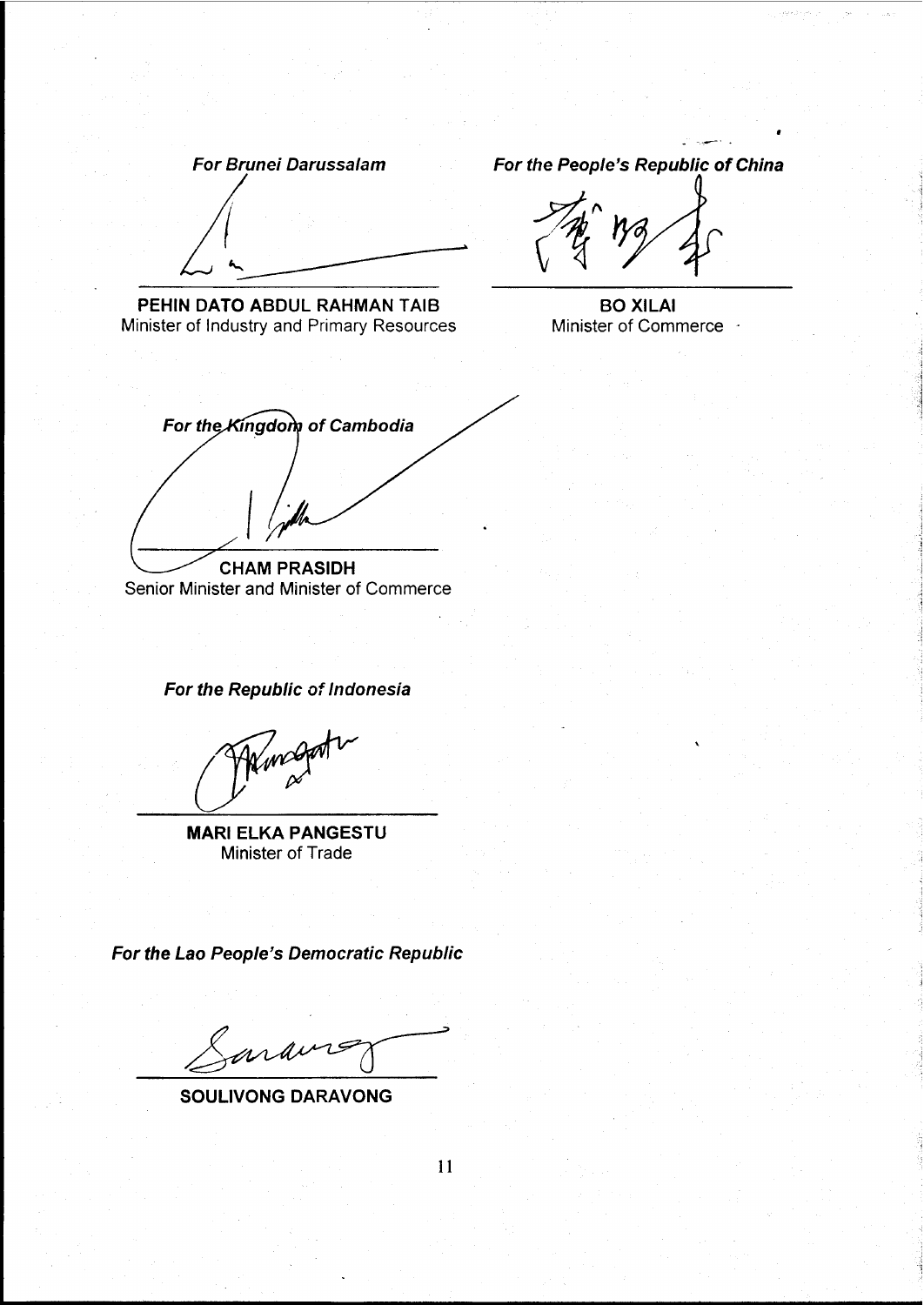**For Malaysia** 

**RAFIDAH AZIZ** 

Minister of International Trade and Industry

For the Union of Myanmar

**SOE THA** Minister of National Planning and Economic Development

For the Republic of the Philippines

**CESAR V. PURISIMA** Secretary of Trade and Industry

For the Republic of Singapore

Wutting Kiana

**LIM HNG KIANG** Minister for Trade and Industry